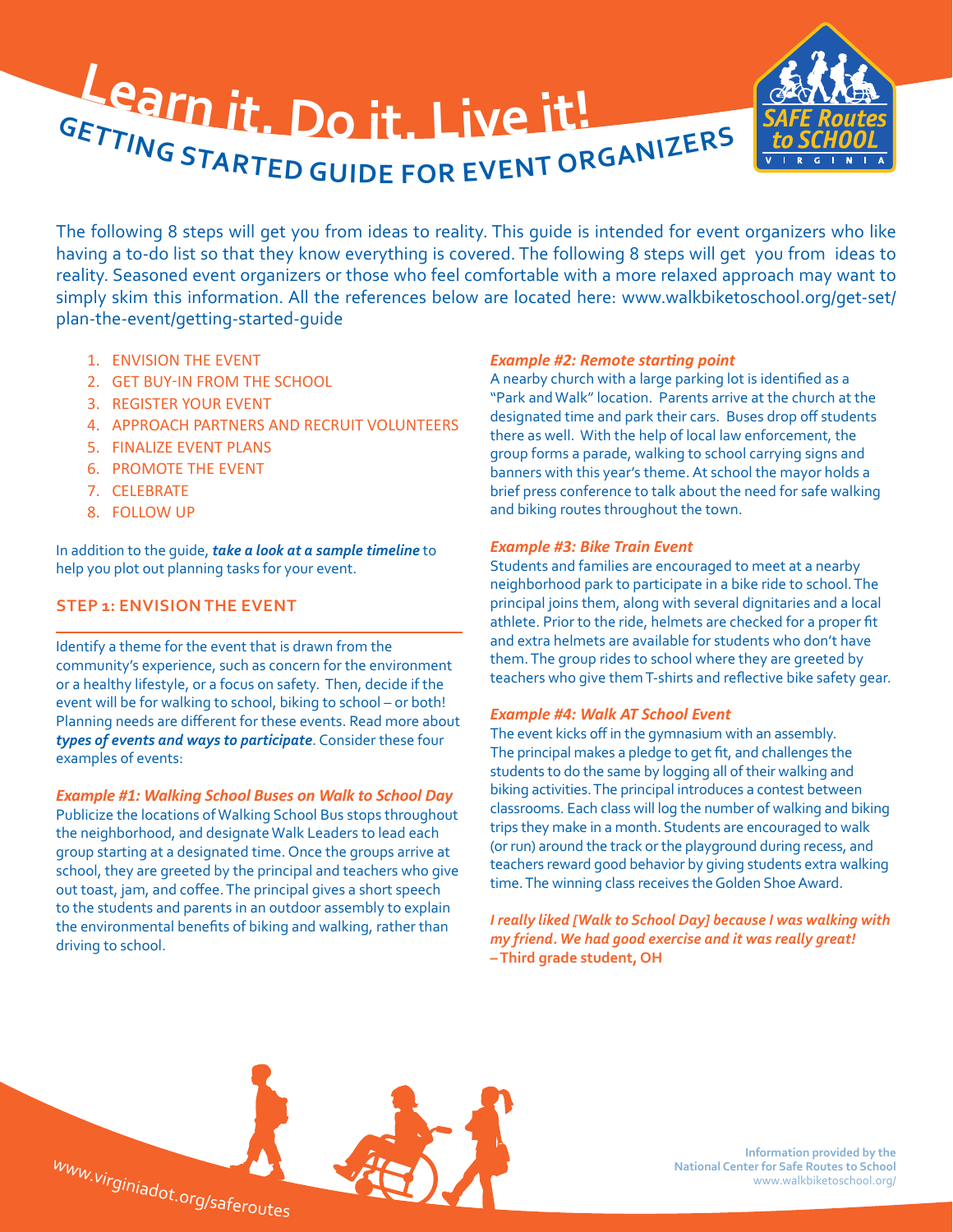There are tons of ways to plan an event. Remember that none of these ideas are "required" - they're just options to get your creative juices flowing. Consider whether you want to incorporate any of the following ideas:

- **1. Stickers, wristbands and other incentive items**: When students arrive at the school, a small reward can reinforce their efforts to get to school under their own power. Visit the *[Promote the Event section](http://www.walkbiketoschool.org/get-set/promote-the-event)* for templates to make your own incentive items, and gain free access to even more materials by *[creating an account.](http://www.walkbiketoschool.org/node/add/event)*
- **2. Pre-event pedestrian and bicyclist safety**:*[Tip sheets](http://www.walkbiketoschool.org/get-set/event-ideas/classroom-activities-and-handouts)* [and handouts](http://www.walkbiketoschool.org/get-set/event-ideas/classroom-activities-and-handouts) are available and, if teachers are willing, can be integrated to fit academic learning standards. Walk or Bicycle to School Day can be a great way to conclude pedestrian and bicycle safety education classes.
- **3. Guests**: Invited guests might walk with students or speak to them when they arrive. They can serve two purposes: inspiring students and getting buy-in from local leaders. For instance, students might be excited to see members of the high school football team. A local politician might enjoy the opportunity to show support for pedestrian or bicycle improvements. To reach out to potential speakers, *[learn about engaging](http://www.walkbiketoschool.org/get-set/involve-the-community)  [your community](http://www.walkbiketoschool.org/get-set/involve-the-community)*. To help your speaker prepare for the event, *[review Walk to School Day/Bike to School Day](http://www.walkbiketoschool.org/get-set/promote-the-event/talking-points)  [Talking Points](http://www.walkbiketoschool.org/get-set/promote-the-event/talking-points)*.
- **4. Refreshments**: A bagel, juice, fruit…a healthy snack is a nice way to greet walkers and bicyclists. A local grocery store or restaurant might be willing to donate food. For tips on approaching partners and sponsors, *[visit our Sponsorships and Partnerships page](http://www.walkbiketoschool.org/get-set/involve-the-community/partners-and-sponsors)*.

Tips on providing refreshments: If you plan to provide refreshments on the morning of Walk and Bike to School Day, be aware of the following:

- If you are providing food, it should be healthy, and should meet your school's rules for providing food to students.
- It can be difficult to provide food only for event participants, and not the other children who are arriving at school at the same time. If food is provided, you will probably need enough for every student, regardless of whether they walked or biked.
- **Providing food just for adults does not work** unless it is out of sight of arriving students.



**5. More ideas**: You can find tons of ideas in the *[Event](http://www.walkbiketoschool.org/get-set/event-ideas/50-event-ideas)  [Ideas section](http://www.walkbiketoschool.org/get-set/event-ideas/50-event-ideas)* and by perusing event descriptions at [Who's Walking.](http://www.walkbiketoschool.org/go/whos-biking-2012)

#### **STEP 2: GET BUY-IN FROM THE SCHOOL**

Make sure the school principal supports your event before you begin any further planning. For tips and strategies on approaching the school principal about the event, review the *[Involve and Engage Your Principal page](http://www.walkbiketoschool.org/get-set/involve-the-community/school-principal)*.

## **STEP 3: REGISTER YOUR EVENT**

Don't worry if you don't have all the details ironed out at this point. You can always log in later and update your entries. Registered events appear on the *[Who's Walking/Biking page](http://www.walkbiketoschool.org/go/whos-biking/2012)*.

When you register your event you get free access to membersonly materials such as templates for stickers, certificates and badges! *[Click here to register now](http://www.walkbiketoschool.org/node/add/event).*

Parents, residents and the media visit the *[Who's Walking/](http://www.walkbiketoschool.org/go/whos-biking/2012) [Biking page](http://www.walkbiketoschool.org/go/whos-biking/2012)* for their communities to see which schools are participating each year and what events are planned. Furthermore, registration is the only way that the event can be tracked at the national level. Being able to demonstrate participation is invaluable in showing local, state and national leaders that walking and bicycling to school are valued.

#### **STEP 4: APPROACH PARTNERS AND RECRUIT VOLUNTEERS**

Build a team of people. There's no reason to go it alone and there are likely others who want to rally together to promote walking and bicycling to school. When thinking about whom to approach, consider:

- **School administrators/principals**
- **Teachers**
- **Parents**
- Law enforcement
- PTA/PTO
- � Crossing guards and school district transportation coordinators
- School champions
- **Businesses**
- Public officials and local government
- Health/safety/student advocacy groups
- **Bicycle shop owners and bicycling advocates**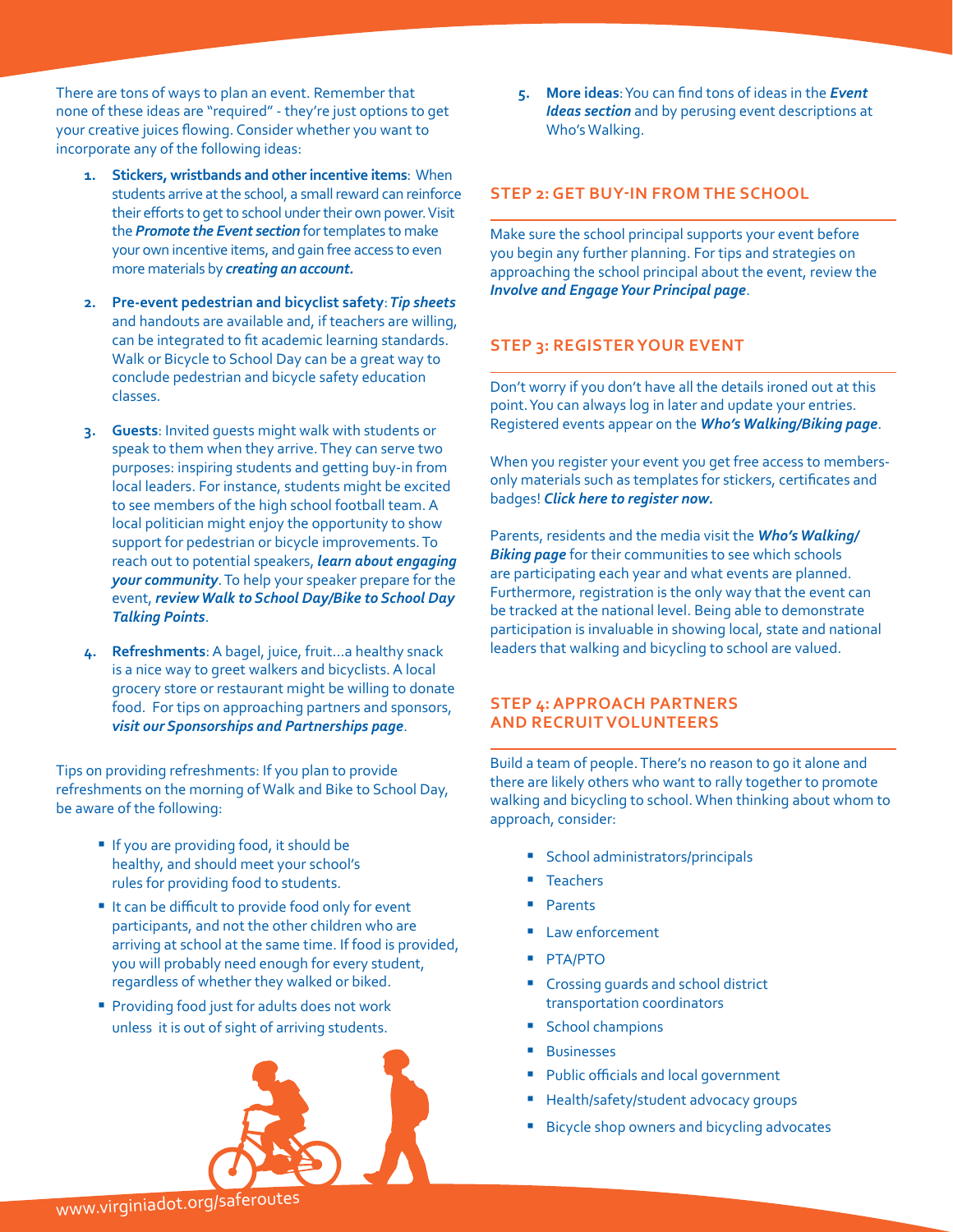#### *Approaching partners*

Partners can contribute all sorts of support to your event, from an elected official walking in the event to law enforcement officers ensuring safety around cars.

Tips on approaching and including these partners in your events are further explained in the *[Involve the Community](http://www.walkbiketoschool.org/get-set/involve-the-community)  [section](http://www.walkbiketoschool.org/get-set/involve-the-community)*.

- � *[Law Enforcement](http://www.walkbiketoschool.org/get-set/involve-the-community/law-enforcement)*
- � *[Public Officials](http://www.walkbiketoschool.org/get-set/involve-the-community/public-officials)*
- � *[Partners and Sponsors](http://www.walkbiketoschool.org/get-set/involve-the-community/partners-and-sponsors)*

## *Recruiting Volunteers*

Volunteers can help with event preparation and on the event date itself. You can recruit volunteers in many ways: through PTA meetings, via email or on the listserv of groups who regularly volunteer for student activities. Remember to take advantage of your local school and community newsletters. It helps to be specific about the tasks that require assistance. This allows potential volunteers to envision themselves getting involved based on their own strengths. Some people have great skills designing marketing materials. Others might love the idea of offering stickers to students and families as they arrive at the school.

Specific tasks might include:

- Design, print and distribute flyers for the event
- Contact potential speakers and help the speakers prepare for the event
- **•** Organize student activities
- Help test walking and biking routes
- **E** Lead walking and biking groups
- Coordinate logistics for a park-and-walk event

Additional guidance for recruiting volunteers:

- � *[School champions](http://www.walkbiketoschool.org/get-set/involve-the-community/school-champions)*
- � *[Schools](http://www.walkbiketoschool.org/get-set/involve-the-community/school-principal)*
- � *[Parents](http://www.walkbiketoschool.org/get-set/involve-the-community/parents)*



<sup>w</sup>ww.virginiadot.o<sup>r</sup>g/s<sup>a</sup>feroute<sup>s</sup>

# **STEP 5: FINALIZE EVENT PLANS**

This is when you put the pieces together and move from brainstorming to concrete action. Now is the time to follow up on tasks that were delegated in Step 3. For example, a parkand-walk event or a bicycle parade will need pre-determined walking and bicycling routes. If you are offering rewards for participants, now is the time to follow up on any ordered materials.

Tips on Finalizing Event Plans

- � **Some coordinators use their event description to let families know what to expect.** If that's your plan, now is a good time to update your registration with your event description if you haven't done so already. Your event description, along with the school name and school contact, appears on the *[Who's Walking or Biking Page](http://www.walkbiketoschool.org/go/whos-biking/2012)* after you register. Parents, community members and the media view these pages to see who is participating.
- **Decide what students and families will do when they arrive at school.** Are students supposed to report to their classrooms? Are students meeting outside together? Are they meeting in one central location in the building? Where will helmets and bicycles be stored?
- � **If your event requires a temporary road closing, make sure to publicize this** multiple ways so that the community is not only aware of when/where/how long the closure will last, but also why the event is special. Provide background about what the event means for the kids. Use local news media, listservs, signs, banners, etc.
- � **For any group walk or bike ride, review a short list of ground rules with the participants.** This is the time to explain basic safety measures. Children especially need to be told to stay behind group leaders, along with other safety messages, depending on whether they are *[walking](http://www.walkbiketoschool.org/keep-going/pedestrian-safety)* or *[bicycling](http://www.walkbiketoschool.org/keep-going/bike-safety)*.
- � **It may be helpful to have a megaphone or other amplifier handy if there are plans to speak to a large crowd of students and their parents.** Make sure at least one adult chaperone has a first aid kit.